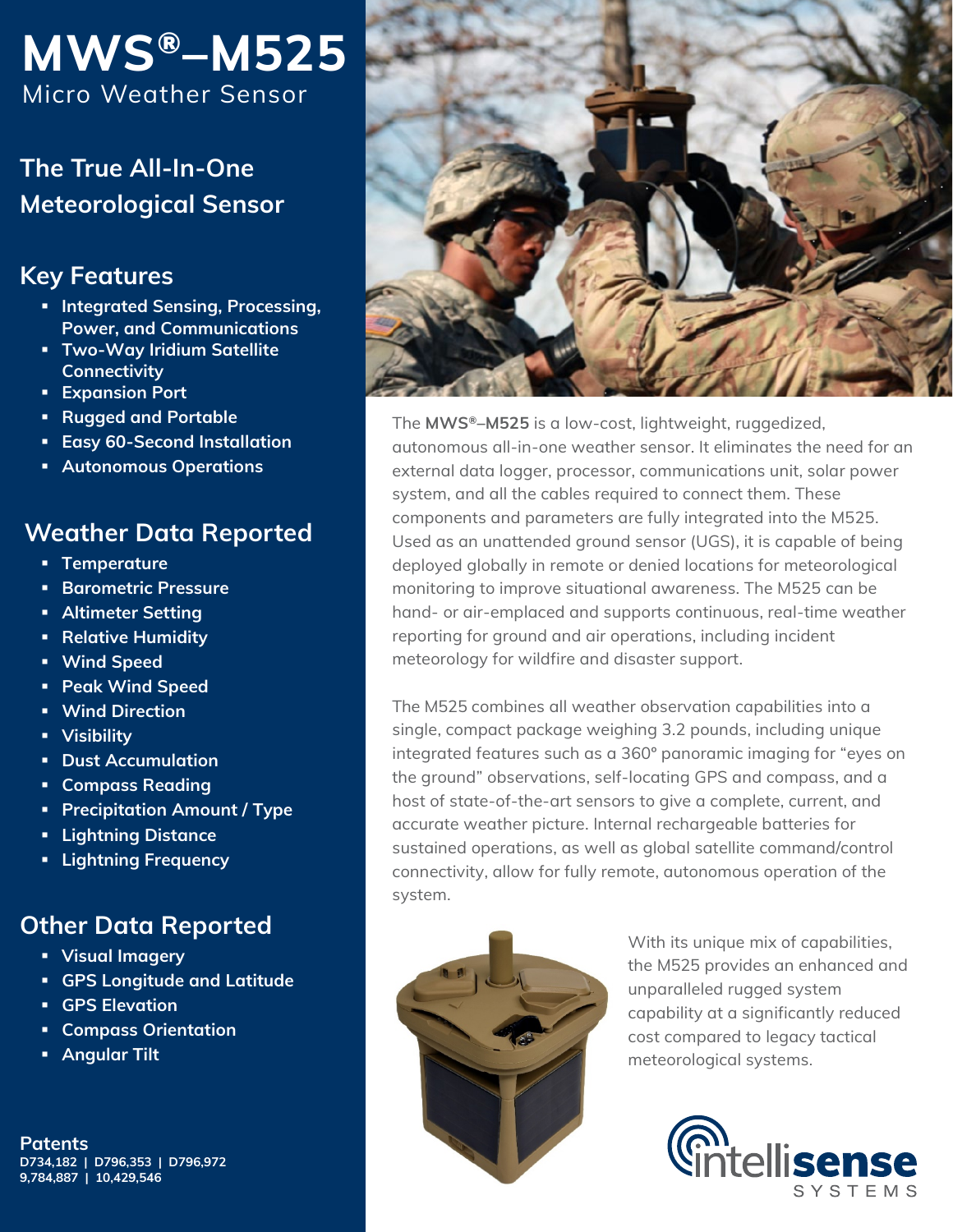Small enough to fit inside a backpack, the M525 is easily transportable to any environment. Weighing just 3.2 pounds, it can be readily deployed by hand or by air into any location for accurate weather sensing and data collection.





| N<br>H                               | Weight                   | $1.45$ kg $(3.2$ lb)                                                                                                                                                                                                                                                                                                                     |
|--------------------------------------|--------------------------|------------------------------------------------------------------------------------------------------------------------------------------------------------------------------------------------------------------------------------------------------------------------------------------------------------------------------------------|
| 곥<br>OPEI<br><b>RTIE</b><br><b>S</b> | <b>Dimensions</b>        | H: 19 cm (7.5 in.)<br>W: 14 cm (5.5 in.)<br>D: 14 cm (5.5 in.)                                                                                                                                                                                                                                                                           |
|                                      | Operating<br>Temperature | Minimum: -40°C (-40°F)<br>Maximum: +60°C (+140°F)                                                                                                                                                                                                                                                                                        |
|                                      | Mounting<br>Hardware     | 1/4-20 threaded camera mount                                                                                                                                                                                                                                                                                                             |
|                                      | Power<br>Management      | Solar Cell Array and Onboard Nickel-Cadmium Batteries<br>Continuous operation and the ability to endure extended periods of harsh environmental conditions and rugged deployments                                                                                                                                                        |
|                                      | <b>Communications</b>    | Integrated Two-Way Iridium Satellite Transmitter and Receiver:<br>Transmits data to command and control elements via satellite and can receive commands for observing or image requests                                                                                                                                                  |
|                                      | <b>Expansion Port</b>    | Threaded M8 Serial Connector Rated to IP67 Waterproof Standards<br>Allows new capabilities to be added and easy integration of other fielded sensors, including external power and laptop connectivity<br>as well as easy integration of other field sensors, including solar radiation, fuel moisture, surveillance, and CBRNE sensors. |
|                                      | Compliance               | Manufactured under ISO 9001, AS9100, AS9110 Quality Management System                                                                                                                                                                                                                                                                    |

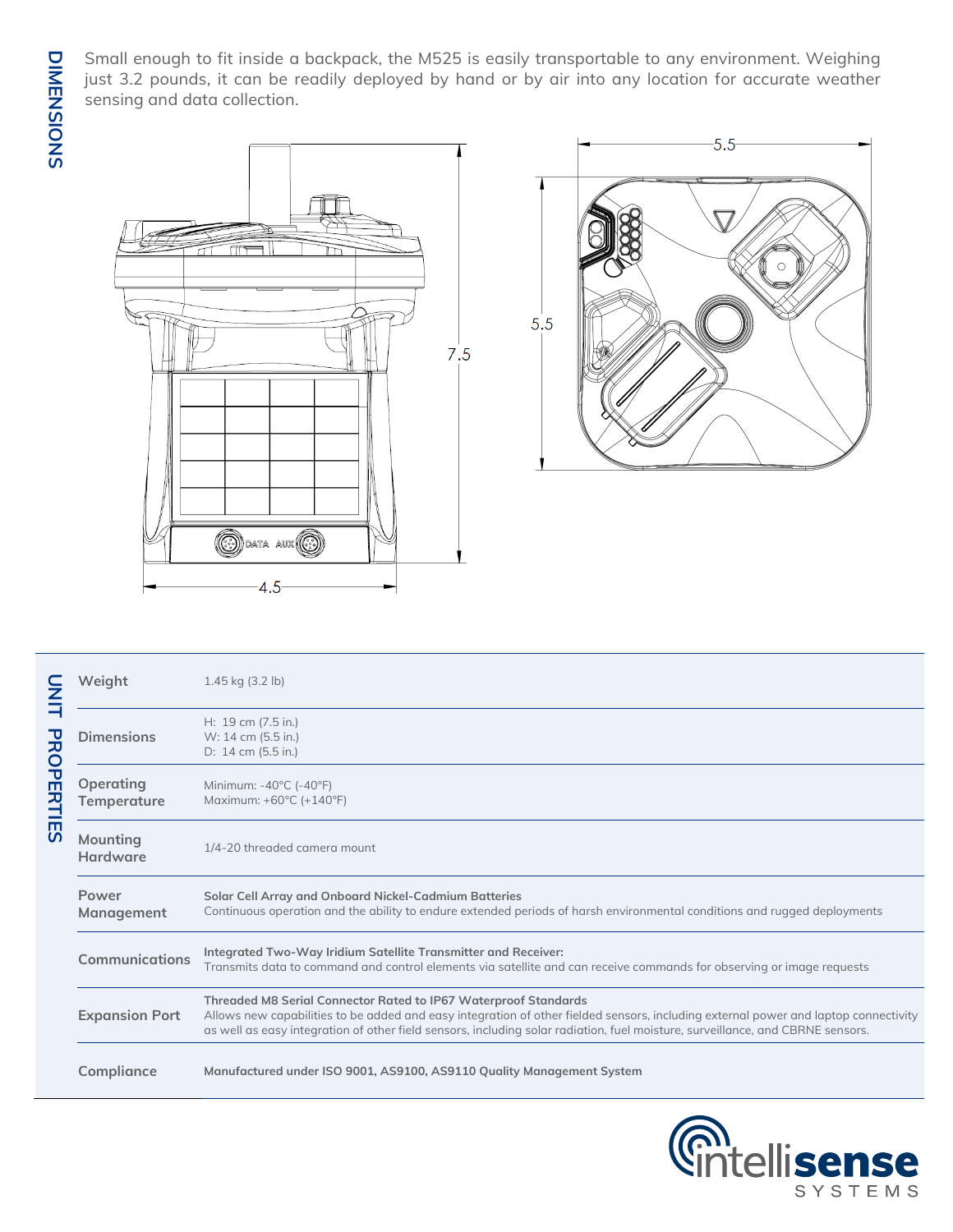The controls on the M525 are simple, requiring no special training or setup. The sensor can be up and running in under 60 seconds. Simply power the system on with a single slider switch, and it automatically configures itself for autonomous operation with user-configurable settings, which can be accessed and changed remotely.



The M525 features two M8-4 female connectors that are keyed with four pins to prevent mis-insertion and ensure a strong connection throughout the most adverse terrain or weather conditions. They also include screw engagements with O-ring seals to achieve a waterproof rating of IP67 when mated or when a plastic cover cap is in place. They support cables up to 50 meters in length and enable new capabilities to be added and easily integrated, including connectivity to laptops, external power sources, and other remote sensors.